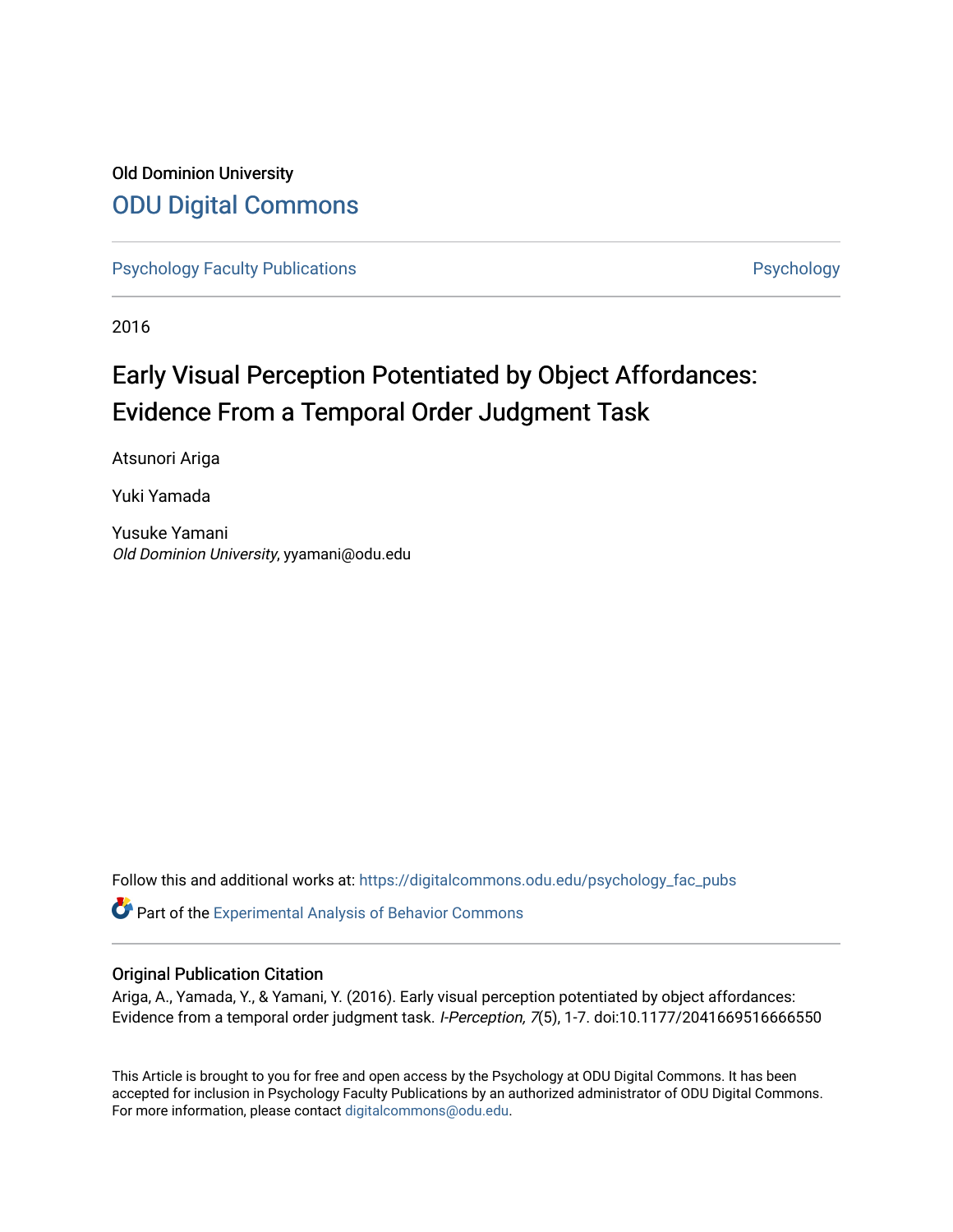Early Visual Perception Potentiated by Object Affordances: Evidence From a Temporal Order Judgment Task

# *i*-PERCEPTI

i-Perception September-October 2016, 1–7 (C) The Author(s) 2016 DOI: 10.1177/2041669516666550 ipe.sagepub.com



#### Atsunori Ariga

Hiroshima University, Japan

Yuki Yamada

Kyushu University, Japan

Yusuke Yamani Old Dominion University, VA, USA

#### Abstract

Perceived objects automatically potentiate afforded action. Object affordances also facilitate perception of such objects, and this occurrence is known as the affordance effect. This study examined whether object affordances facilitate the initial visual processing stage, or perceptual entry processes, using the temporal order judgment task. The onset of the graspable (righthandled) coffee cup was perceived earlier than that of the less graspable (left-handled) cup for right-handed participants. The affordance effect was eliminated when the coffee cups were inverted, which presumably conveyed less affordance information. These results suggest that objects preattentively potentiate the perceptual entry processes in response to their affordances.

#### Keywords

affordance, temporal order judgment, perception/action, object recognition

Daily activities involving manual interaction with objects require accurate perception as well as selection and execution of appropriate actions. According to Gibson (1979), each object affords specific actions, such as holding a right-handled coffee cup (i.e., a cup whose handle is on its right side) with the right hand, and such action in turn facilitates further perception of the object in visual environments. Object affordances can thus shape actions for the active perception of the object of interest (Gibson, 1979). Previous research has demonstrated that

#### Corresponding author:

Atsunori Ariga, Department of Behavioral Sciences, Hiroshima University, 1-7-1 Kagamiyama, Higashi-hiroshima, Hiroshima 739-8521, Japan. Email: atsu.ariga@gmail.com



 $\bf o$ (cc

Creative Commons CC-BY: This article is distributed under the terms of the Creative Commons Attribution 3.0 License (http://www.creativecommons.org/licenses/by/3.0/) which permits any use, reproduction and distribution of the work without further permission provided the original work is attributed as specified on the SAGE and Open Access pages (https://us.sagepub.com/en-us/nam/open-access-at-sage).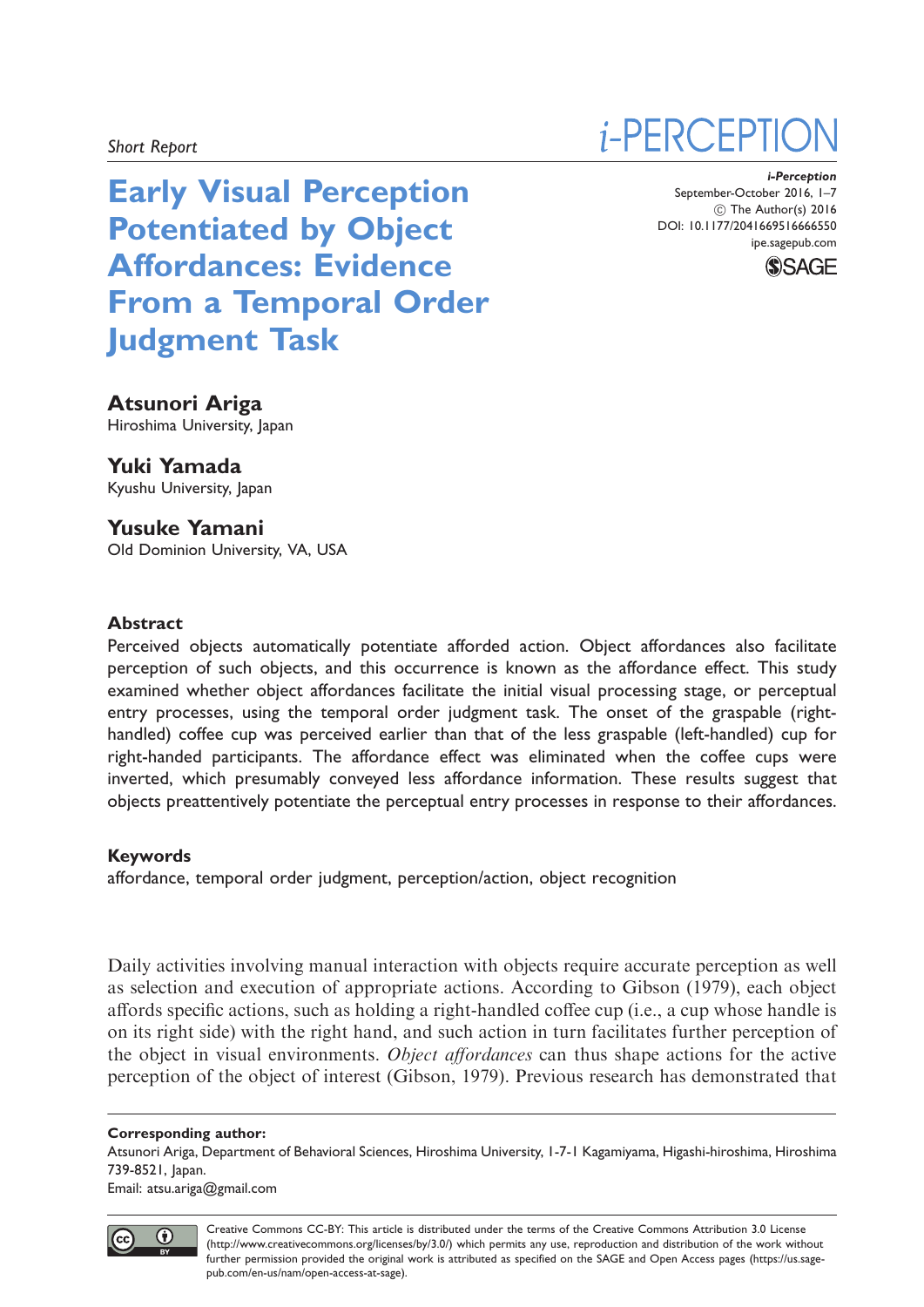object affordances facilitate manual responses (Cho & Proctor, 2010; Pappas, 2014; Tucker & Ellis, 1998) as well as identification of objects (Adamo & Ferber, 2009; McNair & Harris, 2014; Riddoch, Humphreys, Edwards, Baker, & Willson, 2003; Roberts & Humphreys, 2011), which is known as the affordance effect.

For example, Tucker and Ellis (1998) asked participants to judge whether graspable objects (e.g., a frying pan) were upright or inverted while manipulating the mapping of a response hand to object (upright-inverted and left–right) orientations factorially. First, responses to upright objects were generally faster than responses to inverted objects regardless of their response hand. Second and importantly, although the horizontal left– right orientation of objects was task irrelevant, responses were faster when they were made by the afforded hand than the nonafforded hand. These results suggest that object affordance information automatically triggers relevant motor responses after the registry of the objects in the visual system (e.g., Adamo & Ferber, 2009; Craft & Simon, 1970; Michaels, 1988; Tucker & Ellis, 1998; Wallace, 1971).

However, Anderson, Yamagishi, and Karavia (2002) interpreted the affordance effect as a manifestation of *attentional bias* toward a salient (sometimes graspable) component within an object (an attention hypothesis), not from motor codes automatically afforded by a graspable component (an affordance hypothesis). That said, the affordance hypothesis and attention hypothesis are not mutually exclusive because the time courses of the effects expected by two hypotheses can overlap. The affordance effect automatically triggered by affordance information may arise before attentional bias modulates or overrides the affordance effect. Supporting this idea, there is mounting evidence that the affordance effect could arise even without attention (Almeida, Mahon, & Caramazza, 2010; Almeida, Mahon, Nakayama, & Caramazza, 2008; Fang & He, 2005; Pappas & Mack, 2008; Yamani, Ariga, & Yamada, 2016). For example, Pappas and Mack (2008) reported that even undetected objects during the attentional blink (e.g., Shapiro, Raymond, & Arnell, 1997) potentiated compatible motor responses.

In the absence of higher cognitive processes such as attention, object affordances may boost an otherwise low signal representation of an object for more accurate perception for action. To explore this possibility, we hypothesized that object affordances facilitate the initial stage of visual processing, that is, preattentive process, with accelerated early sensory processing of affording objects. To evaluate this hypothesis, the present experiment employed a temporal order judgment task with the left- and the right-handled coffee cups as stimuli appearing with various stimulus-onset asynchronies (SOAs). A total of 16 right-handed participants judged the order of the stimulus onsets in an unspeeded manner. A point of subjective simultaneity (PSS) was computed as a measure of the difference of latencies for the perceptual entry of right-handled (more affordance) and left-handled (less affordance) stimuli.

More specifically, if object affordances speed early registry of visual information, then we predict that the onset of the right-handled cup will be perceived earlier than the onset of the left-handled cup, leading to the negative PSS for the upright cups but the PSS of approximately 0 for the inverted cups. Default Bayesian tests were used (Rouder & Morey, 2012), and Bayes factors were used as the measure of evidence for an effect of interest. Briefly, a Bayes factor indicates a ratio of likelihood that obtained data favor a statistical model including effects of interest to likelihood excluding the effects. One advantage of using Bayesian statistical approach over null-hypothesis significance tests is that the Bayesian analysis can provide evidence in favor of the null hypothesis. We report  $B_{10}$  for Bayes factors and use terminologies for denoting the magnitude of effects as introduced in Jeffreys (1961).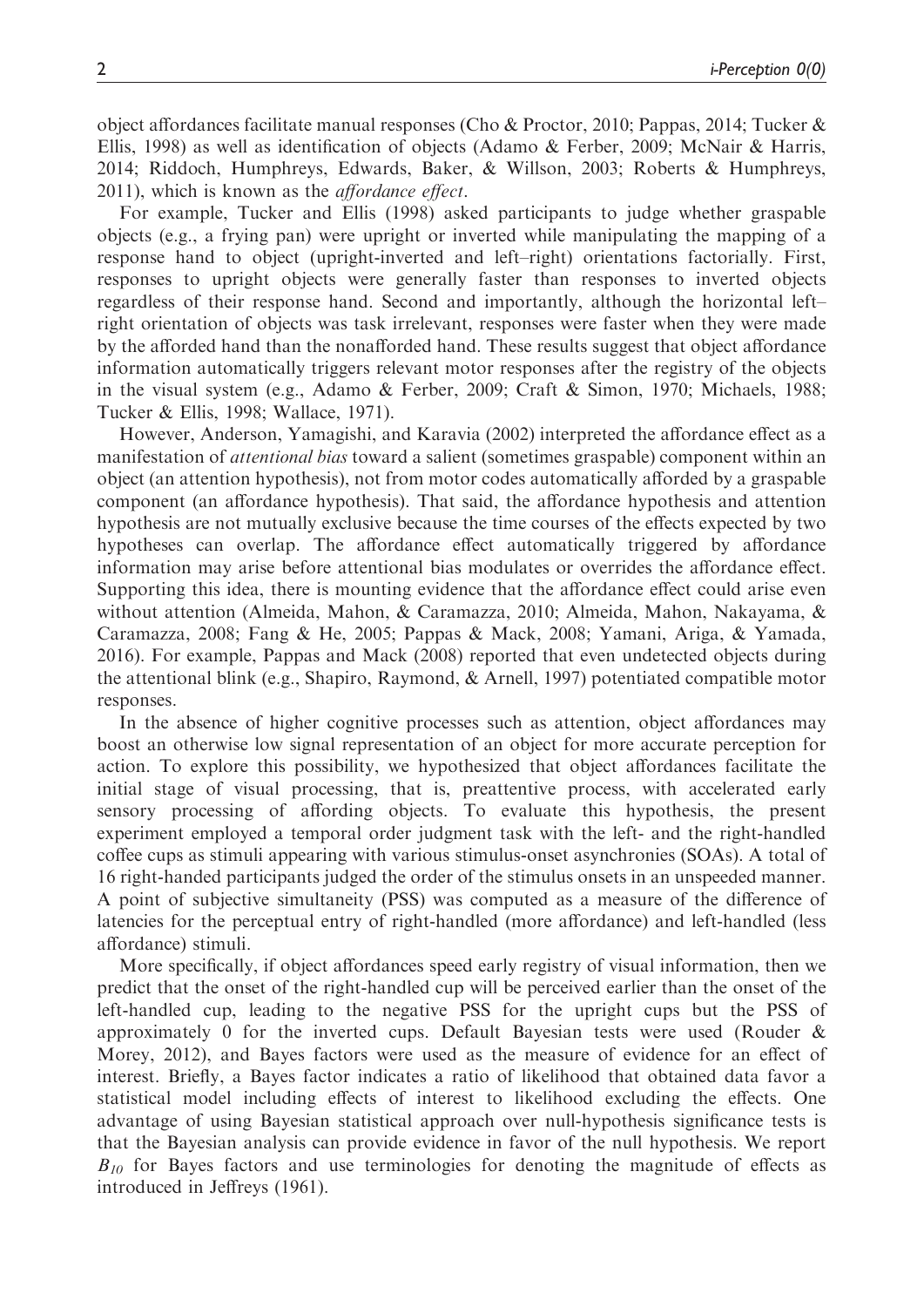#### **Results**

Using the psignifit program (Fründ, Haenel,  $\&$  Wichmann, 2011), we calculated PSS by fitting a logistic function to the observational data and the data were analyzed using JASP (jasp-stats.org). The data consisted of the proportion of the trials wherein each participant judged the right-handled image to be presented first in each of the SOA conditions. The mean PSSs across participants for each upright and inverted condition are shown in Figure 1. Negative PSS values indicate that the right-handled image had to be presented later than the left-handled image in order for the two images to be perceived as appearing simultaneously; in other words, when the two images were presented simultaneously, the onset of the right-handled image was perceived earlier than the onset of the left-handled image. The data indicate very strong evidence that the PSS value in the upright condition was smaller than 0, one-sample  $t(15) = 4.42$ ,  $B_{10} = 70.08$ ; the onset of the right-handled cup was perceived earlier than the onset of the left-handled cup. On the other hand, the data provide moderate evidence that the PSS in the inverted condition favored the null 0, one-sample  $t(15) = .39$ ,  $B_{10} = 1/3.70$ ; perceived onsets of the two cups were not different.

Consistent with the pattern of Figure 1, 93.75% of participants showed the negative PSS values in the upright condition, whereas in the inverted condition, 56.25% of participants showed the negative PSS values.



Figure 1. The visual stimuli and the results of the experiment. Negative PSS values indicate that the onset of the right-handled image (b, d) was perceived earlier than the onset of the left-handled image (a, c) even though the two images were presented simultaneously. Error bars denote between-subject 95% confidence intervals.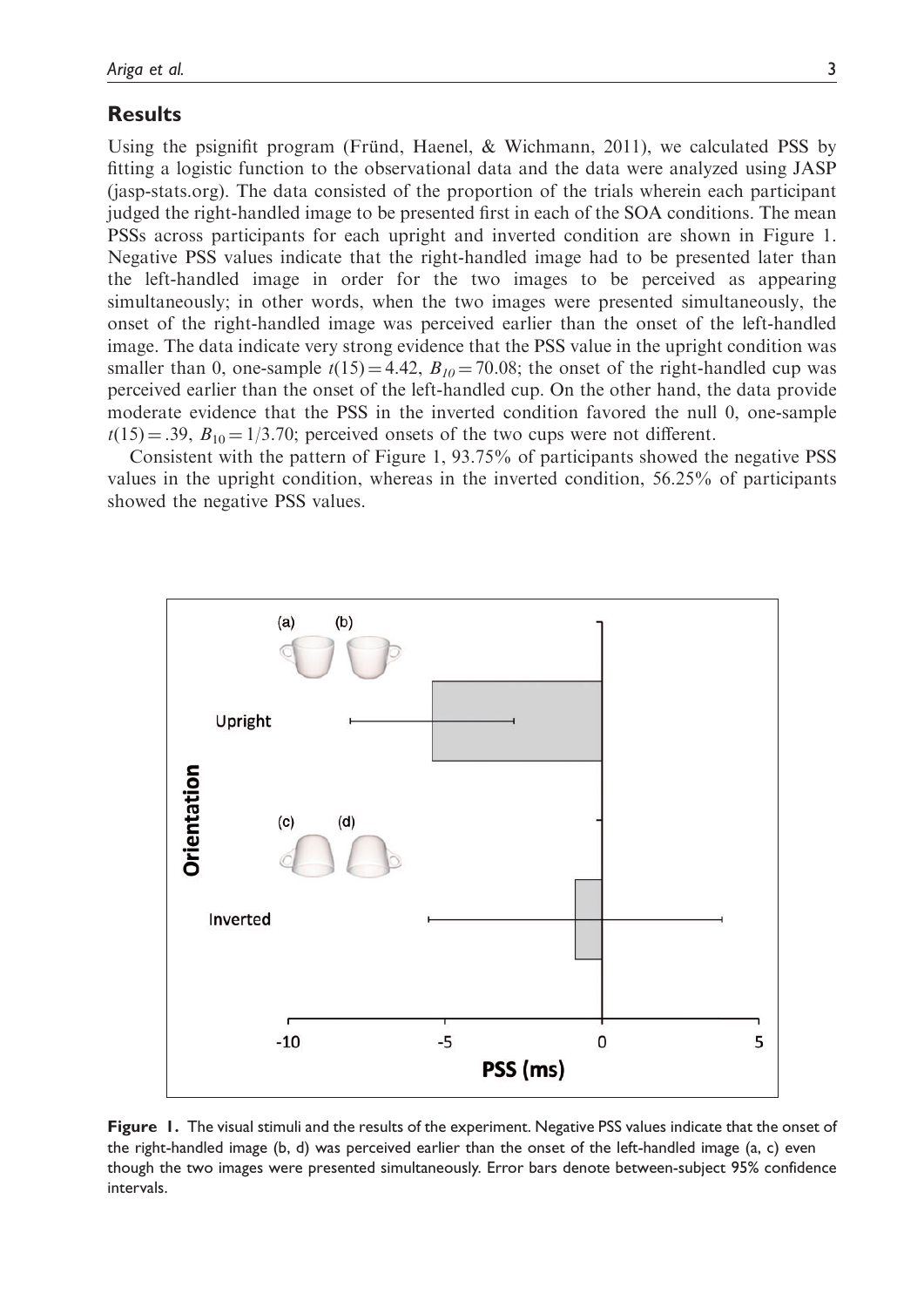#### **Discussion**

As expected, the onset of the right-handled stimuli was perceived earlier than that of the lefthandled stimuli by 5.41 ms on average. Interestingly, this effect was observed only when the image was presented upright and the effect was eliminated with the inverted images that convey less affordance information, consistent with our prediction. Apparently, these results cannot be explained only by the attention hypothesis (Anderson et al., 2002), rather they are in favor of the affordance hypothesis, offering novel evidence concerning the affordance effect at the initial visual processing stage, or accelerated sensory processing (Shore, Spence, & Klein, 2001; Spence & Parise, 2010) of affordance objects.

One may argue that the present results are due to familiarity: Because right-handed participants presumably use right-handled cups more frequently than left-handled cups, visual experience with such visual projections might facilitate the perceptual entry of familiar objects. However, previous visual search study (Yamani et al., 2016) with the stimuli identical to those used in the present study (a right-handled target among lefthandled distractors or vice versa) demonstrated the absence of a search asymmetry, for which the visual familiarity difference between a target and distractors is responsible (Rauschenberger & Yantis, 2006). Therefore, it is unlikely that visual familiarity of the right- and left-handled cup stimuli used in this study differs and is directly responsible for the effects reported here.

A number of studies have demonstrated the robustness of the affordance effect in that merely viewing depicted objects potentiates actions associated with them even though they are smaller than the actual objects (Cho & Proctor, 2010; McNair & Harris, 2014) or even though they lack in-depth information (Pappas & Mack, 2008; Pellicano, Iani, Borghi, Rubichi, & Nicoletti, 2010). Previous research further demonstrated that the effect occurs even for imaginary objects (Derbyshire, Ellis, & Tucker, 2006). That said, given the facts that an image is far from the actual object in many properties (e.g., size, color, texture, and background context) and that realistic representations of objects play an important role in producing the affordance effect (Pappas, 2014), our current results might underestimate the affordance effect; this might a bit lower the Bayes factor in this study.

According to Adamo and Ferber (2009), an object stimulus (e.g., a nail) can remain detectable during the attentional blink (e.g., Shapiro et al., 1997) when an action-related tool (e.g., a hammer) precedes the onset of the stimulus. They propose that object representations of the tool automatically trigger object affordances within the dorsal stream of visual processing (action pathway; Goodale & Milner, 1992) and that they facilitate other action-related objects to reach awareness. Interestingly, our findings showed that preattentively detected object affordances can recurrently facilitate their own object representations to gain faster access to awareness. Further investigations are warranted with regard to this issue.

In sum, object affordances are preattentively detected, in turn facilitating to form object representations by accelerating the perceptual entry processes, which may be the very foundation of the affordance effect.

#### Method

A total of 16 right-handed participants (nine male; mean age  $=$  24.00 years; mean laterality index  $= .87.22$ , SD  $= 15.94$ , Oldfield, 1971) were recruited from the community of Kyushu University. All reported normal or corrected-to-normal vision. They received 500 Japanese Yen for their participation.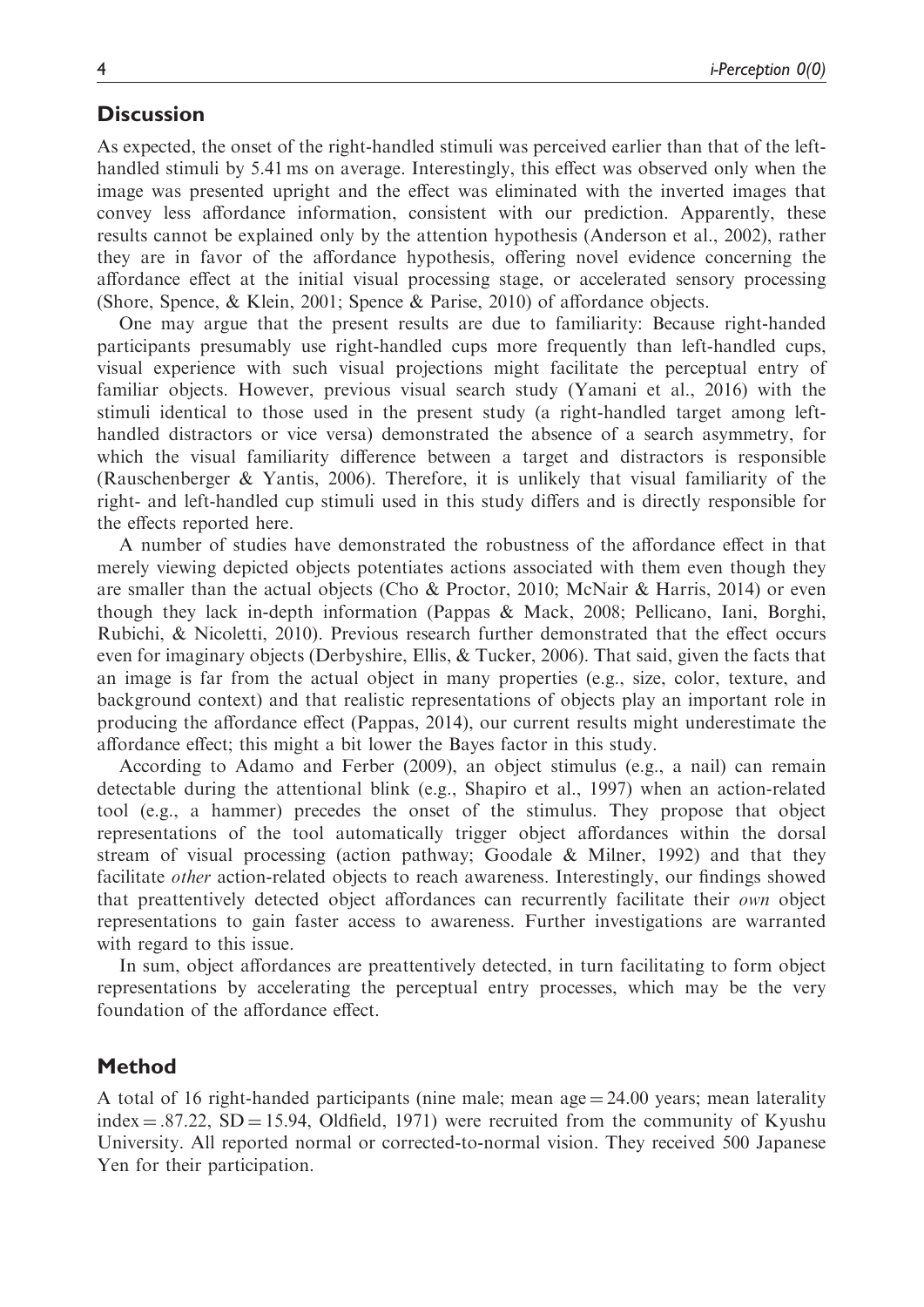The stimulus pair consisted of either of upright (Figure 1(a) and (b)) or inverted images (Figure 1(c) and (d)), which was manipulated between blocks. They were presented on a 22 in. CRT display (RDF221S; Mitsubishi, Japan). The resolution of the display was  $1024 \times 768$ pixels and refresh rate was 100 Hz. Presenting stimuli and collecting data were computercontrolled (Mac Pro; Apple, USA). We used MATLAB with Psychtoolbox extension (Brainard, 1997; Pelli, 1997) to generate stimuli. The visual distance was 57 cm.

Participants began each trial by pressing a space bar. After the delay of a random duration between 500 and 1500 ms, a pair of stimuli, that is, left- and right-handled coffee cups  $(8.6^{\circ}$  by 10.9 $\degree$  each), was presented on a white background with one of the variable SOAs (-70, -30,  $-10$ , 0,  $+10$ ,  $+30$ ,  $+70$  ms). The stimuli were aligned vertically and separated by 11.7° above and below the central fixation. The stimulus position where each cup was presented (top or bottom) was randomized. The stimuli remained on screen until a response was given. Each stimulus pair was oriented in an upright or inverted manner (Figure 1), which was manipulated between blocks. The participants were asked to perform a two-alternative forced-choice task in which they decided which stimulus appeared first by pressing either the up or down key with their right hand. Quick responses were not encouraged. No feedback on the response accuracy was provided to the participants. The experiment consisted of two blocks, the order of which (upright first or inverted first) was counterbalanced across participants. Each experimental block consisted of 280 trials (2 stimulus positions  $\times$  $7$  SOAs  $\times$  20 repetitions) in a randomized order between participants. The participants performed a total of 560 trials, and the experiment took approximately 20 min.

#### Acknowledgements

The authors thank Kyoshiro Sasaki for collecting the data.

#### Declaration of Conflicting Interests

The author(s) declared no potential conflicts of interest with respect to the research, authorship, and/or publication of this article.

#### Funding

The author(s) disclosed receipt of the following financial support for the research, authorship, and/or publication of this article: This research was supported by JSPS KAKENHI Grant Numbers JP20609565 (to Atsunori Ariga), JP15H05709, JP25242060, and JP16H01866 (to Yuki Yamada).

#### **References**

- Adamo, M., & Ferber, S. (2009). A picture says more than a thousand words: Behavioural and ERP evidence for attentional enhancements due to action affordances. Neuropsychologia, 47, 1600–1608.
- Almeida, J., Mahon, B. Z., & Caramazza, A. (2010). The role of the dorsal visual processing stream in tool identification. Psychological Science, 21, 772–778.
- Almeida, J., Mahon, B. Z., Nakayama, K., & Caramazza, A. (2008). Unconscious processing dissociates along categorical lines. Proceedings of the National Academy of Sciences USA, 105, 15214–15218.
- Anderson, S. J., Yamagishi, N., & Karavia, V. (2002). Attentional processes link perception and action. Proceedings of the Royal Society of London, Series B, 269, 1225–1232.
- Brainard, D. H. (1997). The psychophysics toolbox. Spatial Vision, 10, 433-436.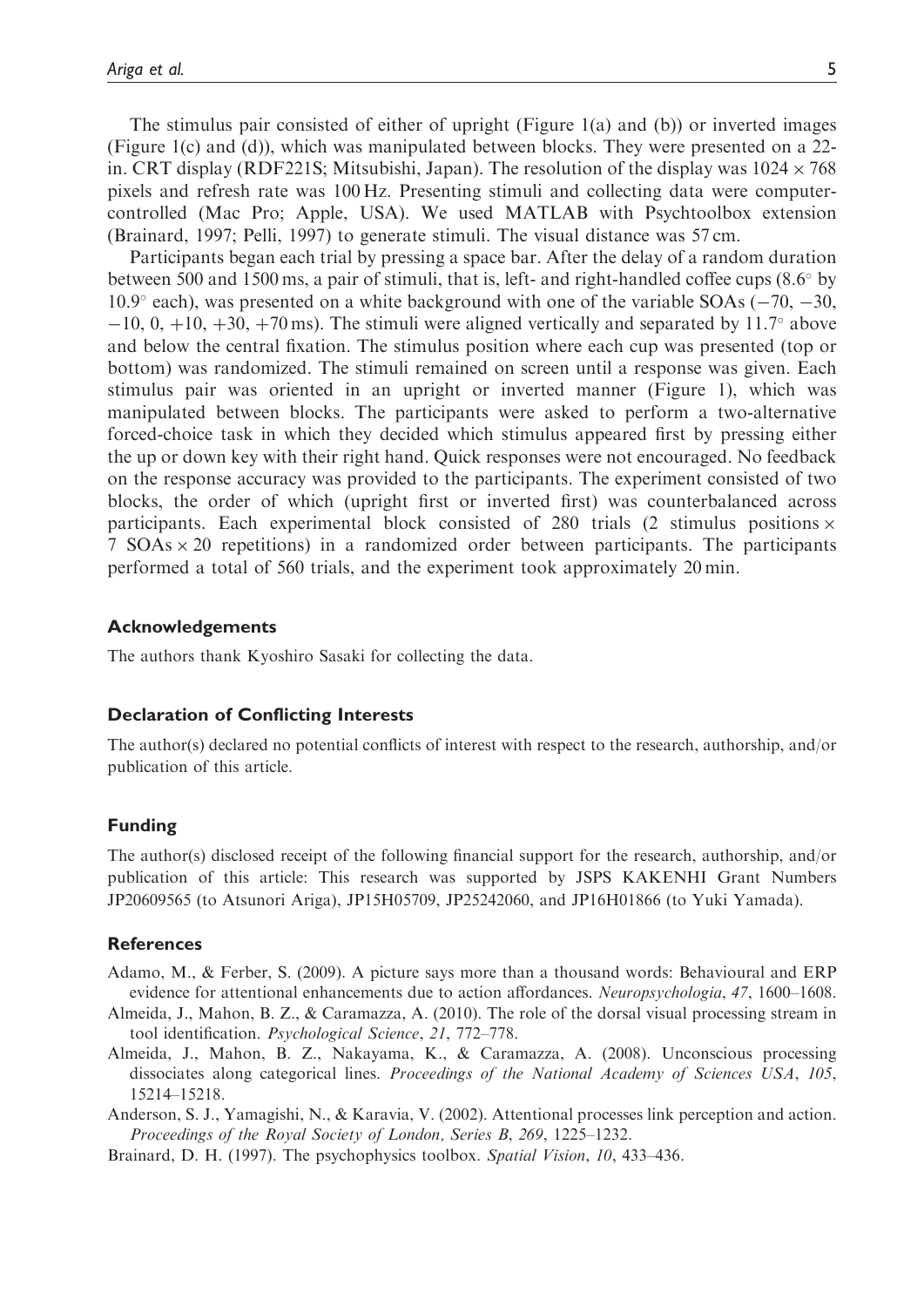- Cho, D., & Proctor, R. W. (2010). The object-based Simon effect: Grasping affordance or relative location of the graspable part? Journal of Experimental Psychology: Human Perception and Performance, 36, 853–861.
- Craft, J. L., & Simon, R. (1970). Processing symbolic information from a visual display: Interference from an irrelevant directional cue. Journal of Experimental Psychology, 83, 415–420.
- Derbyshire, N., Ellis, R., & Tucker, M. (2006). The potentiation of two components of the reach-tograsp action during object categorisation in visual memory. Acta Psychologica, 122, 74–98.
- Fang, F., & He, S. (2005). Cortical responses to invisible objects in the human dorsal and ventral pathways. Nature Neuroscience, 8, 1380–1385.
- Frund, I., Haenel, N. V., & Wichmann, F. A. (2011). Inference for psychometric functions in the presence of nonstationary behavior. Journal of Vision, 11, 1–19.
- Gibson, J. J. (1979). The ecological approach to visual perception. Boston, MA: Houghton Mifflin.
- Goodale, M. A., & Milner, A. D. (1992). Separate visual pathways for perception and action. Trends in Neurosciences, 15, 20–25.
- Jeffreys, H. (1961). Theory of probability. Oxford, England: Oxford University Press.
- McNair, N. A., & Harris, I. M. (2014). The contextual action relationship between a tool and its action recipient modulates their joint perception. Attention, Perception, & Psychophysics, 76, 214–229.
- Michaels, C. F. (1988). S–R compatibility between response position and destination of apparent motion: Evidence of the detection of affordances. Journal of Experimental Psychology: Human Perception and Performance, 14, 231–240.
- Oldfield, R. C. (1971). The assessment and analysis of handedness: The Edinburgh inventory. Neuropsychologia, 9, 97–113.
- Pappas, Z. (2014). Dissociating Simon and affordance compatibility effects: Silhouettes and photographs. Cognition, 133, 716–728.
- Pappas, Z., & Mack, A. (2008). Potentiation of action by undetected affordant objects. Visual Cognition, 16, 892–915.
- Pelli, D. G. (1997). The VideoToolbox software for visual psychophysics. Transforming numbers into movies. Spatial Vision, 10, 437–442.
- Pellicano, A., Iani, C., Borghi, A. M., Rubichi, S., & Nicoletti, R. (2010). Simon-like and functional affordance effects with tools: The effects of object perceptual discrimination and object action state. Quarterly Journal of Experimental Psychology, 63, 2190–2201.
- Rauschenberger, R., & Yantis, S. (2006). Perceptual encoding efficiency in visual search. Journal of Experimental Psychology: General, 135, 116–131.
- Riddoch, M. J., Humphreys, G. W., Edwards, S., Baker, T., & Willson, K. (2003). Seeing the action: Neuropsychological evidence for action-based effects on object selection. Nature Neuroscience, 6, 82–89.
- Roberts, K. L., & Humphreys, G. W. (2011). Action relations facilitate the identification of brieflypresented objects. Attention, Perception, & Psychophysics, 73, 597–612.
- Rouder, J. N., & Morey, R. D. (2012). Default Bayes factors for model selection in regression. Multivariate Behavioral Research, 47, 877–903.
- Shapiro, K. L., Raymond, J. E., & Arnell, K. M. (1997). The attentional blink. Trends in Cognitive Sciences, 1, 291–296.
- Shore, D. I., Spence, C., & Klein, R. M. (2001). Visual prior entry. Psychological Science, 12, 205–212.
- Spence, C., & Parise, C. (2010). Prior-entry: A review. Consciousness and Cognition, 19, 364–379.
- Tucker, M., & Ellis, R. (1998). On the relations between seen objects and components of potential actions. Journal of Experimental Psychology: Human Perception and Performance, 24, 830–846.
- Wallace, R. J. (1971). S–R compatibility and the idea of a response code. Journal of Experimental Psychology, 88, 354–360.